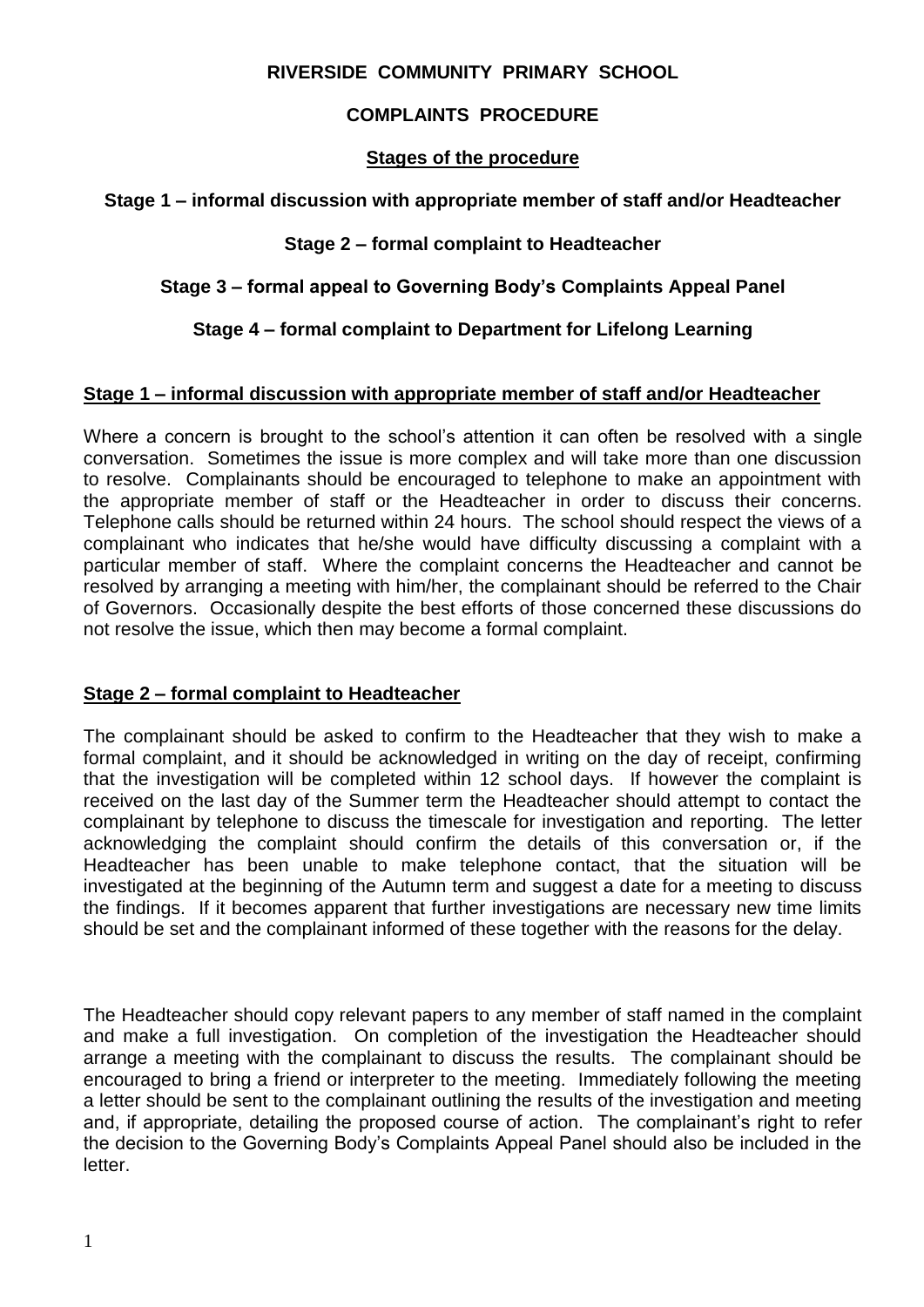## **Stage 3 – formal appeal to Governing Body's Complaints Appeal Panel**

A complaint can only be made to the Governing Body's Complaints Appeal Panel if it relates to the Headteacher or the complainant has:

- already exhausted Stages 1 and 2;
- allowed 12 school days for the Headteacher to complete the investigation at Stage 2:
- accepted any reasonable offer by the school to discuss the findings of the investigation;
- taken part in any process of mediation offered by the school, such mediation should be undertaken by an independent person who has not been involved or know about the nature of the complaint; and
- contacted the Chair of Governors within two months of the event requesting that the complaint be referred to the Governing Body's Complaints Appeal Panel.

Where the complaint is received on the last day of the summer term the Chair of Governors should attempt to contact the complainant by telephone to discuss the timescale for the appeal process. The letter acknowledging the complaint should confirm the details of this conversation or, if the Chair of Governors has been unable to make telephone contact, that the situation will be investigated at the beginning of the Autumn term and suggest a date for a meeting of the complaints appeal panel of the Board of Governors.

The Governors should set up a panel to deal with appeals on complaints relating to the school. This could be the committee that deals with exclusions or personnel issues, since the procedures will be similar. The panel's responsibility is to hear and decide about formal complaints that have not been resolved at an earlier stage. The governors' appeal hearing is the last school-based stage of the complaints process and should not be convened to merely rubber-stamp previous decisions.

**The panel should consist of 3 or 5 Governors who have not previously been involved in any aspect of the complaint.** The Headteacher should not be a member of the panel and alternates should be named to ensure that the panel can be constituted when necessary. A complaint may give rise to subsequent disciplinary proceedings against a staff member and the procedure for dealing with a complaint should therefore be kept separate from any application of the school's staff discipline procedure.

It is important that the appeal hearing is independent and impartial and that it is seen to be so. In deciding the make-up of the panel, governors should try to ensure that it is a cross-section of the categories of governor and sensitive to the issues of race, gender and religious affiliation.

Many complainants feel nervous and inhibited in a formal setting. Parents often feel emotional when discussing an issue that affects their child. The proceedings should therefore be as welcoming and informal as possible and the layout of the room in which the complaint is heard should be non-adversarial.

The complainant should contact the Chair of Governors within two months of the event, requesting a meeting of the panel responsible for appeals on complaints relating to the school, outlining the complaint, and providing all supporting evidence and specifying which matters remain unresolved. No new complaints may be included.

The Clerk to the Governors should arrange all matters relating to the meeting, including the date, that should be no later than 12 school days from receipt of the complaint, ensuring that it is held at a time that suits all parties. The Clerk should copy the complaint to the Headteacher who will have 5 school days in which to respond.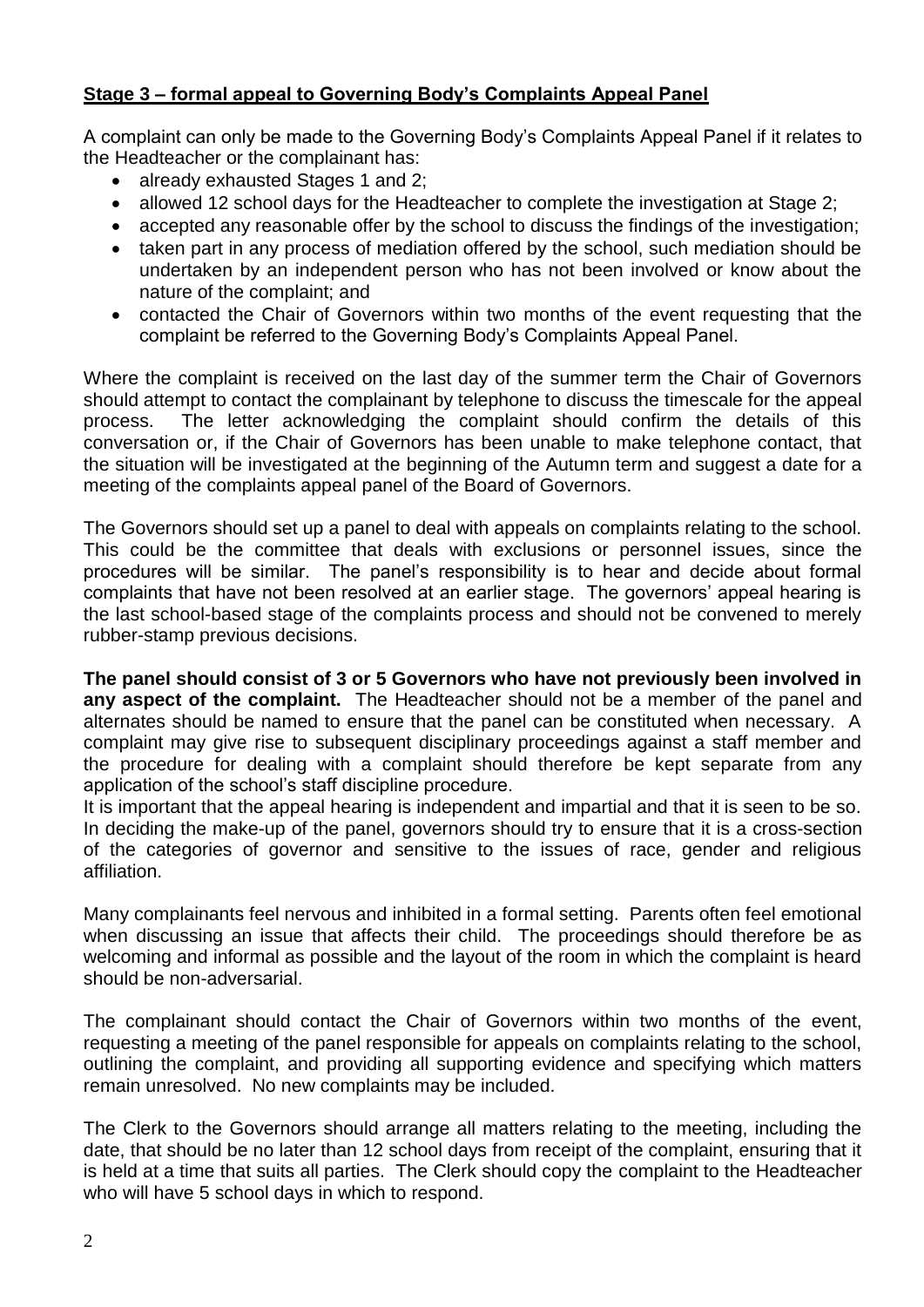Any documents from either the complainant or the Headteacher to be considered by the panel, and the names of any witnesses or friends who might attend, must be received by the Clerk at least 7 school days before the meeting. Copies of the agenda and all documents should be forwarded to the panel members, Headteacher, complainant and Chair of Governors at least 5 school days before the meeting date. The Headteacher should copy relevant papers to any member of staff named in the complaint.

The complainant should be encouraged to bring a friend or interpreter to the meeting.

The Headteacher may bring a friend or professional representative to the meeting.

Any teachers or other members of staff requested to attend can bring a friend or professional representative.

Witnesses are only required to attend for the part of the hearing in which they give their evidence. The Headteacher may question both the complainant and his/her witnesses after each has spoken and the complainant may likewise question the Headteacher and his/her witnesses. The panel may ask questions at any time. Having summed up the complaint and the school's response the complainant and Headteacher should leave together while the panel decides on the issues.

The panel should consider the complaint on the basis of the papers they receive and what is said at the meeting. The Clerk should take minutes that must remain confidential.

The committee may:

- uphold the complaint in full or in part, and make recommendations to the Governing Body for action, and where appropriate recommend changes to the school's systems or procedures to ensure that problems of a similar nature do not happen again, or
- decide to recommend no action be taken and give reasons for the decision.

Within 5 school days of the meeting the Clerk should send a letter to the complainant, Headteacher and Chair of Governors outlining the outcome of the meeting. It is important that everyone understands that the panel is acting on behalf of the Governing Body and no further appeal to the Governing Body is available.

### **Stage 4 – formal complaint to Department for Lifelong Learning**

If the complainant is dissatisfied with the outcome of a Stage 3 appeal and wishes to pursue the matter further this should be done by following the City Council procedure for dealing with those complaints about schools that fall outside statutory requirements. Complaints relating to schools should be directed to the nominated officer for school complaints in writing, by fax, by e-mail, by telephone or in person.

It must be understood however that it is not the DfLL's role to re-investigate and direct the Governors or Headteacher to take a particular course of action, but to help find a solution to a complaint. The DfLL will listen to the complaint, ask questions and give advice on how to break the deadlock. The Governing Body is not obliged to accept the LEAs advice about how a complaint might be resolved, provided the school has acted lawfully.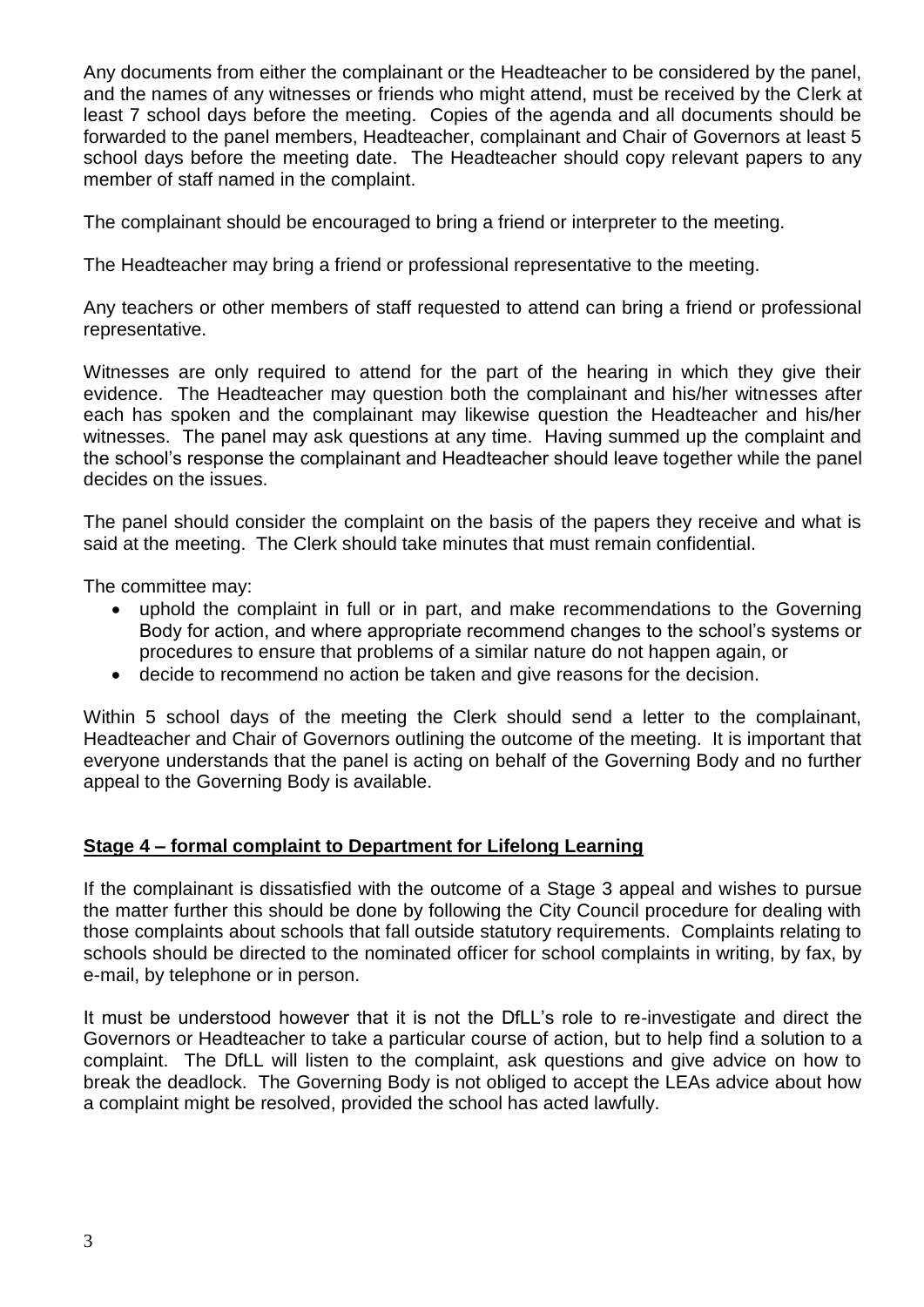Complaints for which there are statutory or formalised procedures should be directed to the appropriate officer:

| <b>Procedure dealing with:</b>            | Further information available from:     |  |
|-------------------------------------------|-----------------------------------------|--|
| Appeals with respect to admissions to     | <b>School Admissions Team</b>           |  |
| schools                                   | Telephone: 01752 307469                 |  |
| Appeals with respect to exclusion of      | <b>Exclusions Officer</b>               |  |
| pupils from schools                       | Telephone: 01752 307471                 |  |
| <b>Special Education Needs Statements</b> | <b>Special Education Needs Team</b>     |  |
|                                           | Telephone: 01752 307413                 |  |
| National Curriculum and<br>Religious      | <b>PASS Team</b>                        |  |
| Education                                 | Telephone: 01752 307485                 |  |
| <b>Child Protection Issues</b>            | <b>Senior Education Welfare Officer</b> |  |
|                                           | Telephone: 01752 307404                 |  |
| <b>Child Protection Investigations</b>    | SEO (Statutory Responsibility<br>&      |  |
| against staff                             | <b>Professional Practice)</b>           |  |
|                                           | Telephone: 01752 307452                 |  |
| Services provided by the Department       | <b>Senior Information Officer</b>       |  |
| for Lifelong Learning                     | Telephone: 01752 307194                 |  |
| Services provided by Plymouth City        | <b>Corporate Customer Care Officer</b>  |  |
| Council                                   | Telephone: 01752 304499                 |  |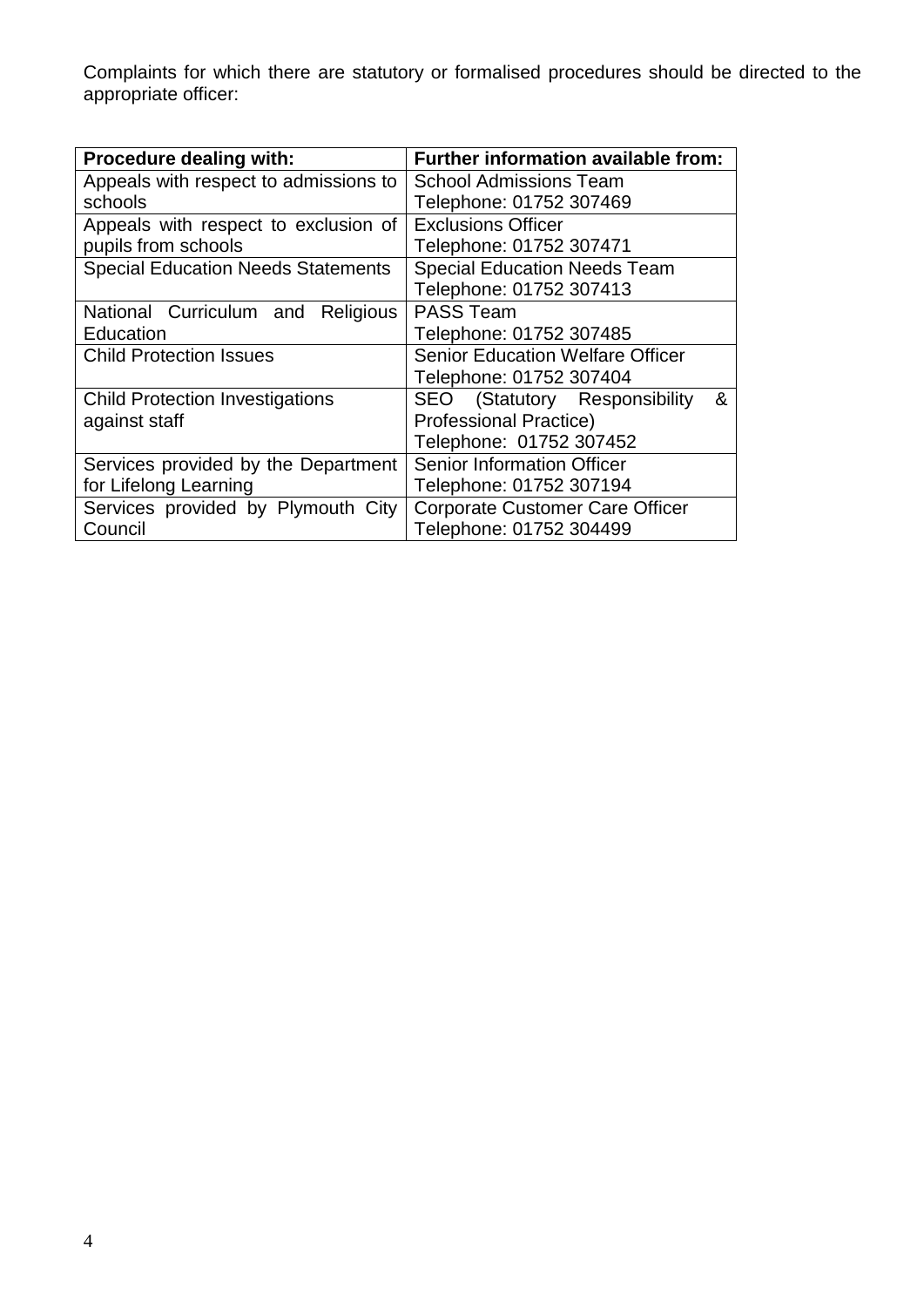### **MODEL COMPLAINTS PROCEDURE FOR SCHOOLS**

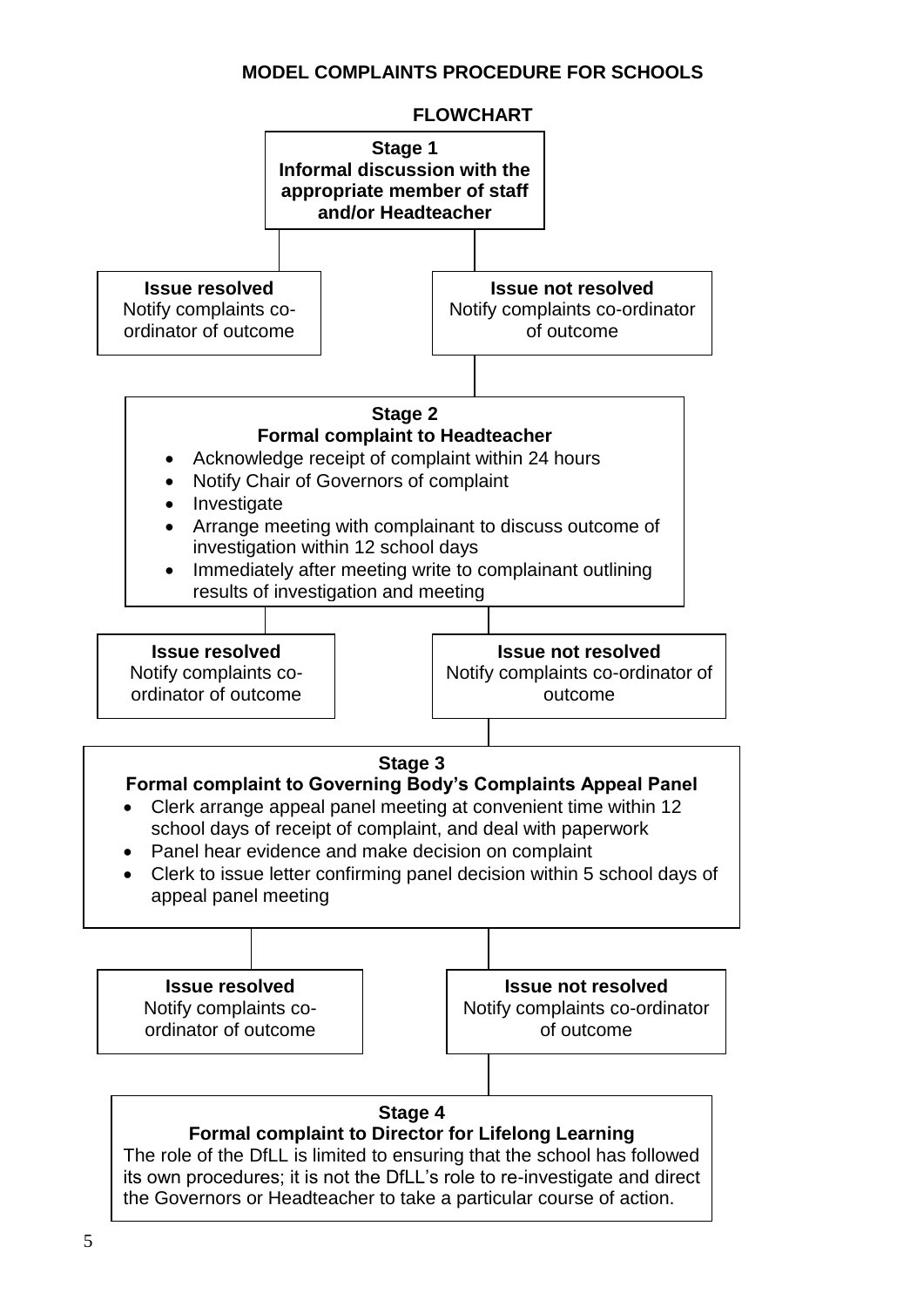

# **CONCERNS AND COMPLAINTS**



# **RIVERSIDE COMMUNITY PRIMARY SCHOOL Guidance notes for parents**

# **This leaflet can be provided in alternative formats – please ask the school administrator for details**

# **If you have a concern or complaint…..**

....we would like you to tell us about it. We welcome suggestions for improving our work in the school. Be assured that no matter what you want to tell us, our support for you and your child in the school will not be affected in any way. Please tell us of your concern as soon as possible. It is difficult for us to investigate properly an incident or problem that happened some time ago.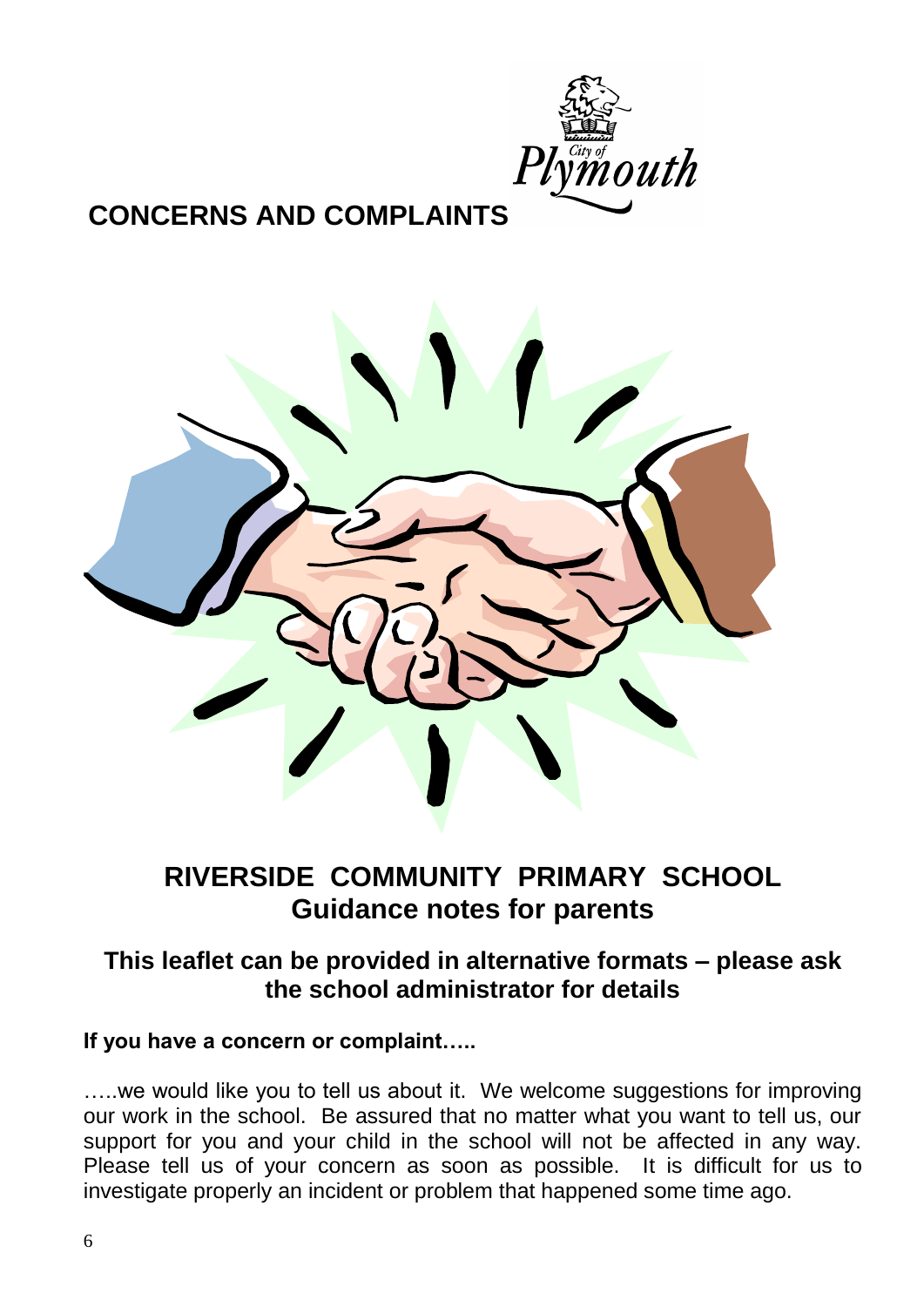# **What to do first**

Most concerns and complaints can be sorted out quickly by speaking with your child's class teacher, or another member of staff.

If you have a complaint that you feel should be looked at by the Headteacher you can contact him/her first. It is usually best to discuss the problem face to face. You may need to make an appointment to do this, and can make one by phoning or calling at the school office.

# *You can take a friend or relation to the appointment with you if you want to.*

All staff will make every effort to resolve your problem informally. They will make sure that they understand what you feel went wrong, and they will explain their own actions to you. They will ask what you would like the school to do to put things right. Of course, this does not mean that in every case they will come round to your point of view but it will help both you and the school to understand both sides of the issue. It may also help to prevent a similar problem arising again.

# **What to do next**

If you are dissatisfied with the member of staff's response you can make a complaint to the Headteacher. You should advise the Headteacher that you wish to make a formal complaint. This can be done verbally or by completing the attached complaint form. Please contact the school office if you need assistance with this.

If your complaint is about an action of the Headteacher personally, then you should refer it to the Chair of Governors (**see 'If you are still unhappy' section below)**.

You may also find it helpful at this stage to have a copy of the full statement of the School Complaints Procedure as this explains in detail what procedures are followed. This is available from the school office.

The Headteacher will ask to meet you for a discussion of the problem. Again you may take a friend or relation with you if you wish. The Headteacher will conduct a full investigation of the complaint and may interview any members of staff or pupils involved. You will receive a written response to your complaint.

# **If you are still unhappy**

The problem will normally be solved by this stage. However, if you are still not satisfied you may wish to contact the Chair of the Governing Body to ask for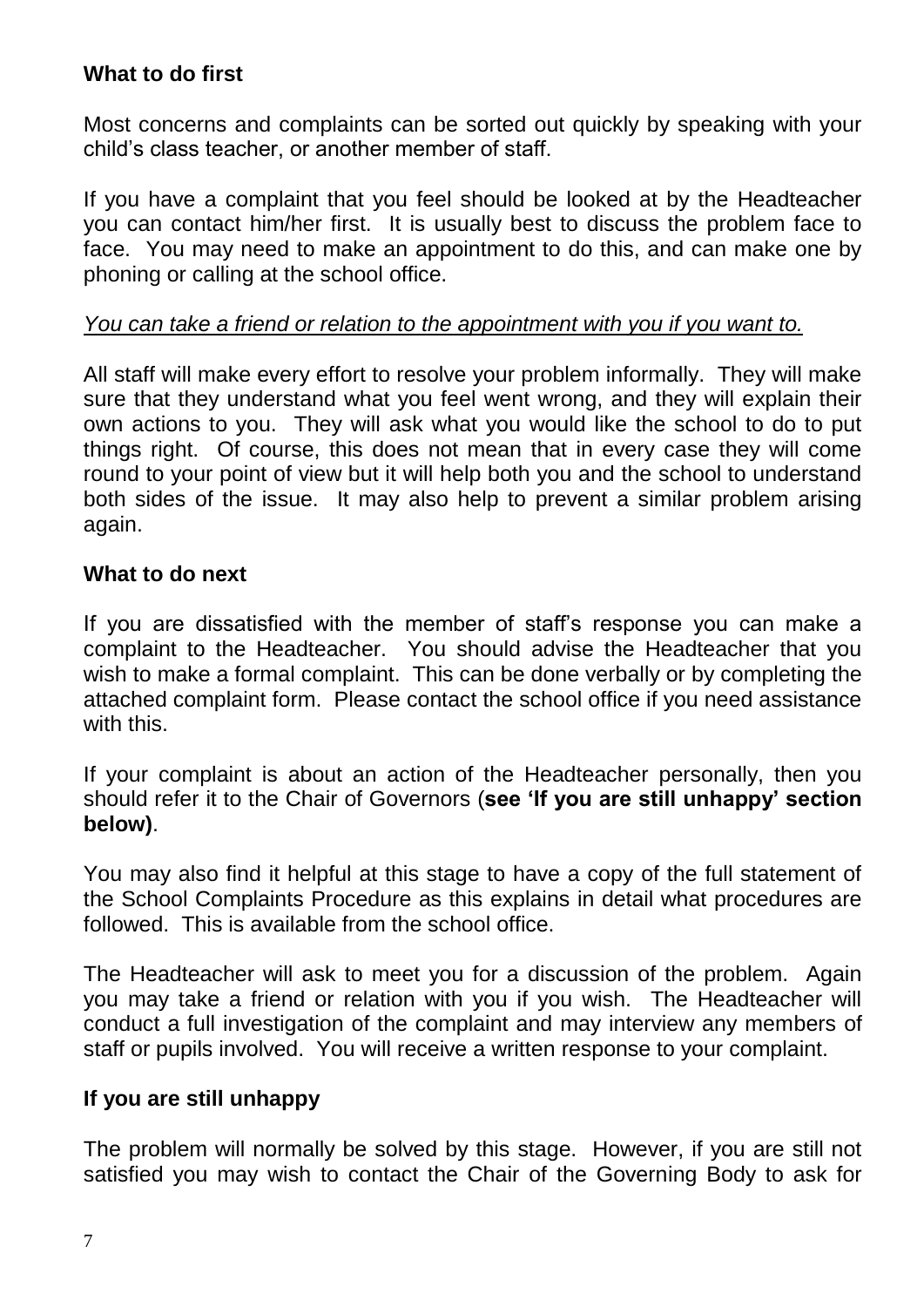referral of your complaint to the Governing Body's Complaints Appeal Panel. You can contact the Chair at the school address.

Your complaint will then be heard by a group of at least three governors who have no previous knowledge of the problem and so will be able to give it a fresh assessment. You will be invited to attend and speak to the panel at a meeting that the Headteacher will also attend. The School Complaints Procedure explains how these meetings operate.

# **Further action**

Complaints about school problems are almost always settled within schools but, if you are dissatisfied with the school's internal procedure you can contact the nominated officer for school complaints or the Director for Lifelong Learning at the Department for Lifelong Learning (DfLL), Plymouth City Council, Civic Centre, Plymouth PL1 2AA. However please note that the role of the DfLL is limited to ensuring that the school has followed its own procedures; it is not the DfLL's role to re-investigate and/or direct the Governors or Headteacher to take a particular course of action.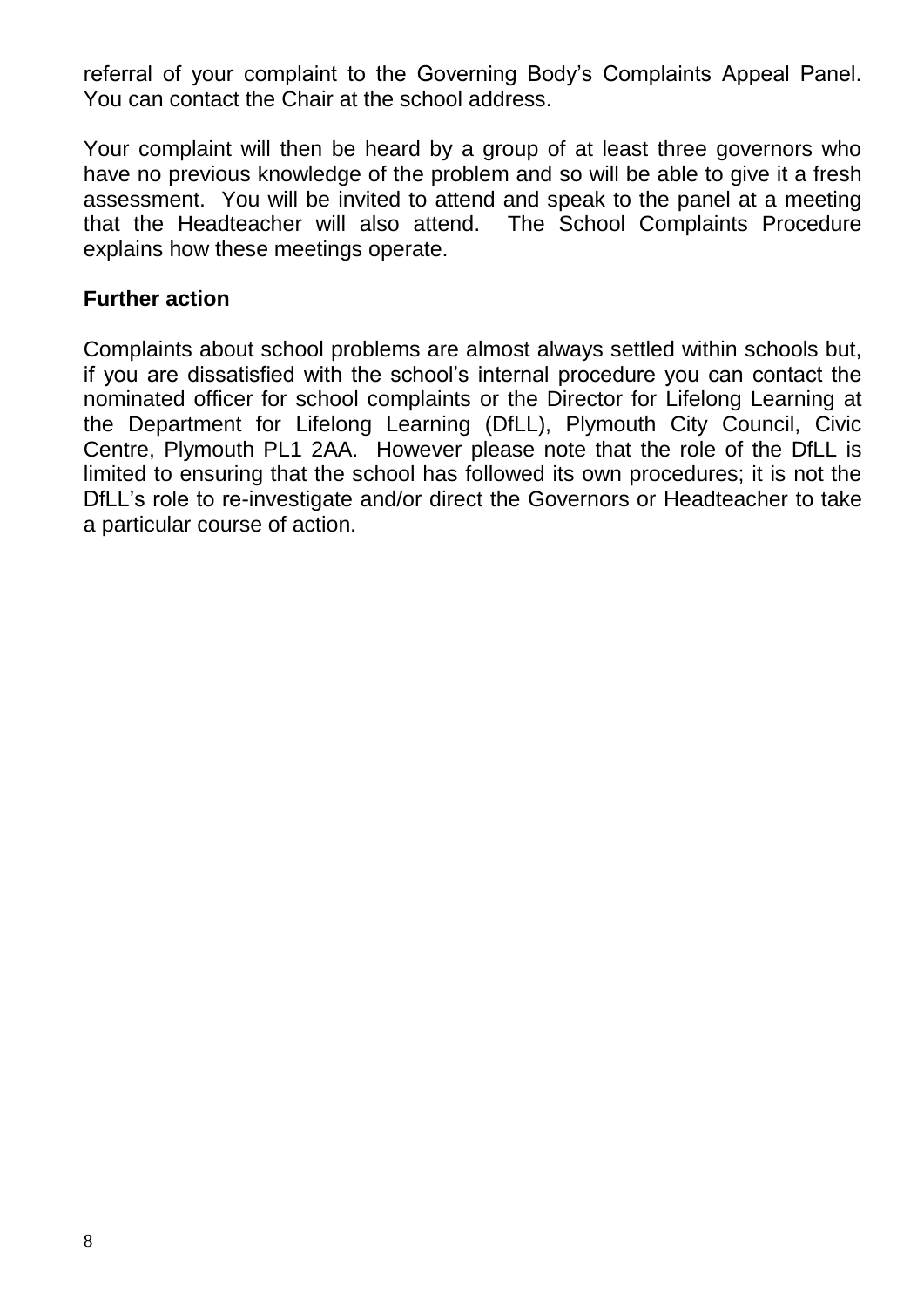# **RIVERSIDE COMMUNITY PRIMARY SCHOOL**

# **COMPLAINT FORM**



Our leaflet *Guidance notes for parents* explains our complaints procedure. This form is designed to help you ask the Headteacher to arrange an investigation of your complaint or to ask the Chair of Governors to arrange further investigation if you are dissatisfied with the Headteacher's response to your complaint.

**Data Protection Act** – Personal information provided by complainants will be treated as confidential. It will be kept secure and not provided to anyone unless they are allowed to see it by law. Analysis will be restricted to types of complaints and individual complainants will not be identified. The analysis will be reported to the Board of Governors on an annual basis. The reporting will include identifying particular trends of complaints, which may require some change in the school's procedures.

Please complete this form and return it to Mr Brian Jones (complaints co-ordinator) who will acknowledge receipt and explain what action will be taken.

If you need assistance with completing this form please contact the school administrator.

| Your name:           |  |
|----------------------|--|
|                      |  |
| <b>Pupil's name:</b> |  |
|                      |  |
| Your relationship    |  |
| to the pupil:        |  |
|                      |  |
| Your address:        |  |
|                      |  |
| Your postcode:       |  |
|                      |  |
| Your telephone       |  |
| number (daytime):    |  |
|                      |  |
| Your telephone       |  |
| number (evening):    |  |
|                      |  |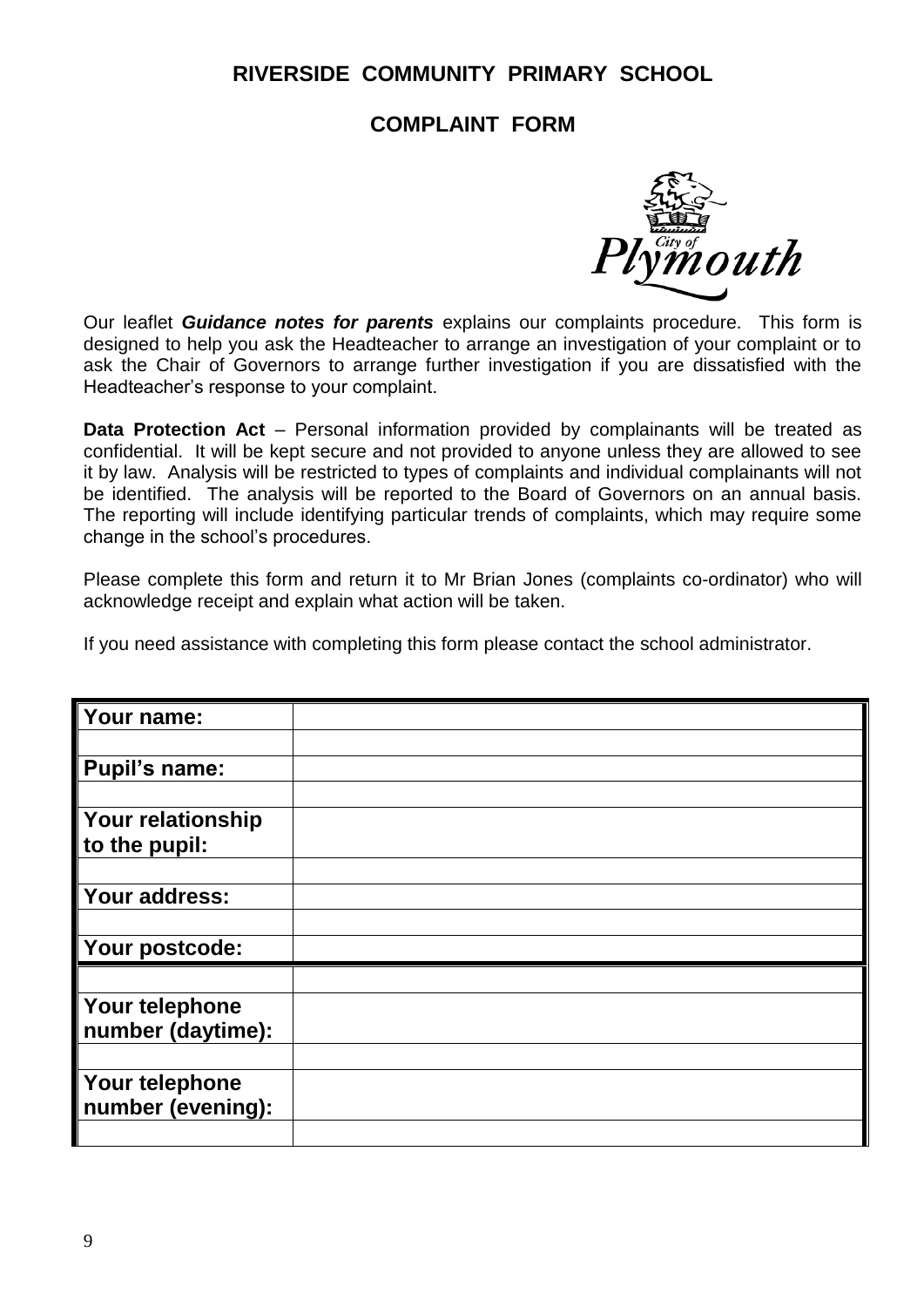| Please give details of your complaint: |                                                                     |  |  |
|----------------------------------------|---------------------------------------------------------------------|--|--|
|                                        |                                                                     |  |  |
|                                        |                                                                     |  |  |
|                                        |                                                                     |  |  |
|                                        |                                                                     |  |  |
|                                        |                                                                     |  |  |
|                                        |                                                                     |  |  |
|                                        |                                                                     |  |  |
|                                        |                                                                     |  |  |
|                                        |                                                                     |  |  |
|                                        |                                                                     |  |  |
|                                        |                                                                     |  |  |
|                                        |                                                                     |  |  |
|                                        |                                                                     |  |  |
|                                        |                                                                     |  |  |
|                                        |                                                                     |  |  |
|                                        |                                                                     |  |  |
|                                        |                                                                     |  |  |
|                                        |                                                                     |  |  |
|                                        | What action, if any, have you already taken to try and resolve your |  |  |
|                                        | complaint. (Who did you speak to and what was the response?):       |  |  |
|                                        |                                                                     |  |  |
|                                        |                                                                     |  |  |
|                                        |                                                                     |  |  |
|                                        |                                                                     |  |  |
|                                        |                                                                     |  |  |
|                                        |                                                                     |  |  |
|                                        |                                                                     |  |  |
|                                        |                                                                     |  |  |
|                                        |                                                                     |  |  |
|                                        |                                                                     |  |  |
|                                        |                                                                     |  |  |
|                                        |                                                                     |  |  |
|                                        |                                                                     |  |  |
|                                        |                                                                     |  |  |
|                                        |                                                                     |  |  |
|                                        |                                                                     |  |  |
|                                        |                                                                     |  |  |
|                                        |                                                                     |  |  |
|                                        | What actions do you feel might resolve the problem at this stage?:  |  |  |
|                                        |                                                                     |  |  |
|                                        |                                                                     |  |  |
|                                        |                                                                     |  |  |
|                                        |                                                                     |  |  |
|                                        |                                                                     |  |  |
|                                        |                                                                     |  |  |
|                                        |                                                                     |  |  |
|                                        |                                                                     |  |  |
|                                        |                                                                     |  |  |
|                                        |                                                                     |  |  |
|                                        |                                                                     |  |  |
|                                        |                                                                     |  |  |
|                                        |                                                                     |  |  |
|                                        |                                                                     |  |  |
|                                        |                                                                     |  |  |
|                                        |                                                                     |  |  |